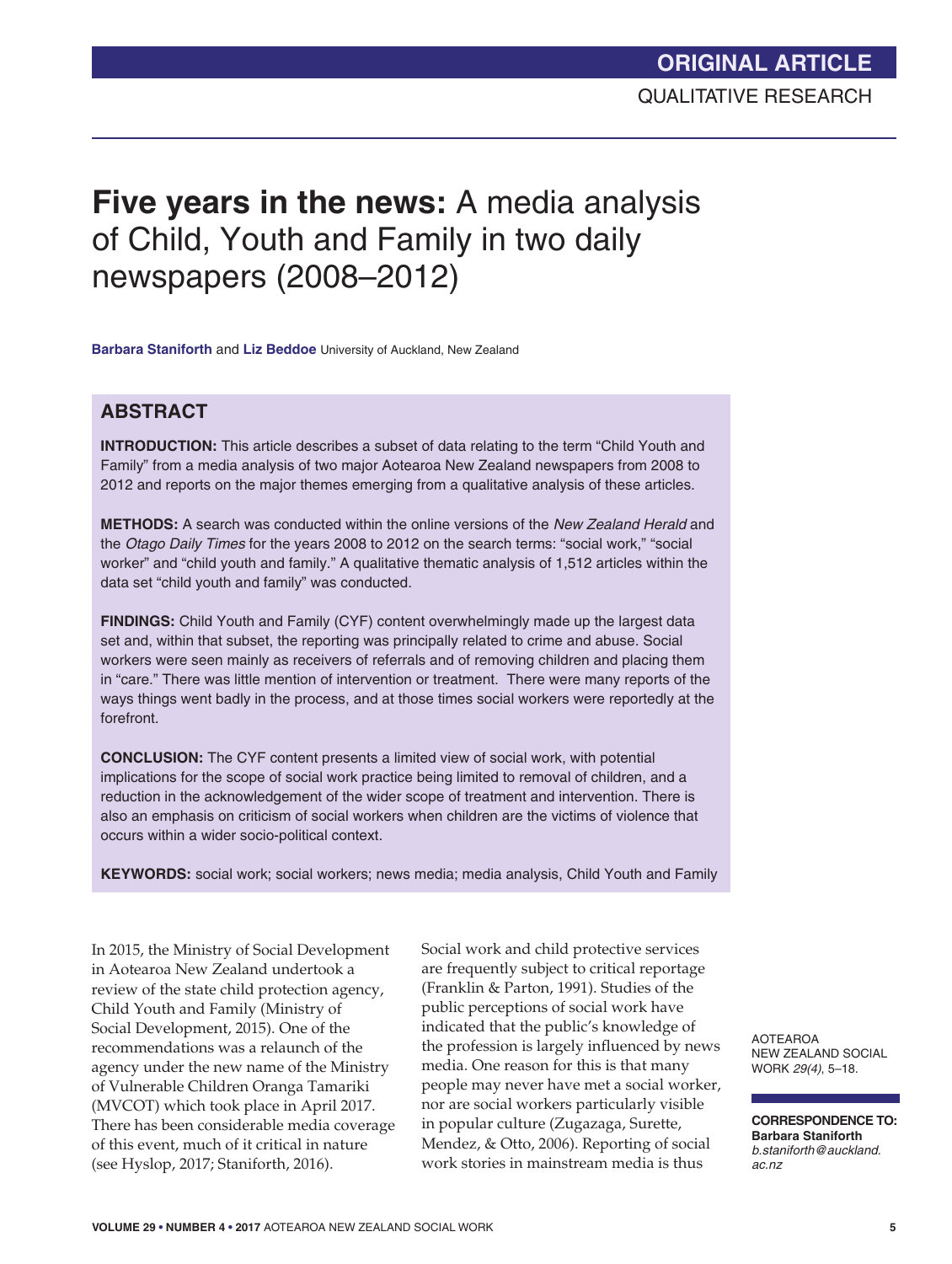understandably influential. This article aims to report on, and consider how, two major New Zealand newspapers portrayed the Child Youth and Family service (CYF) from 2008 to 2012.

This study was conducted as part of a multi-phase data collection project focused on public perceptions of social work. Other reported phases included a phone survey on this subject (Staniforth, Fouché, & Beddoe, 2014) and an online survey on social workers' beliefs about public perceptions of social work (Beddoe, Staniforth, & Fouché, 2017; Staniforth, Deane, & Beddoe, 2016).

The contents of articles on two mainstream media outlets (*New Zealand Herald, Otago Daily Times*) mentioning social work/social workers/CYF were analysed over a fiveyear period (2008–2012). These newspapers were chosen for largely pragmatic reasons such as the availability of articles online for the selected period and limited resources for other methods of access. While the articles examined were from five years ago, the authors believe that there is value in the presentation of this data at a time of significant change in our child welfare services and that it is also important to form some kind of a baseline from which to view shifting media portrayal over time.

In this article, we present the findings of this search based on a qualitative analysis of the CYF data set and discuss the implications of these findings.

#### **Literature**

Several authors have explored the portrayal of social workers in print, film and television with mixed accounts. When social workers are portrayed in the media, the focus is limited and often revolves around child welfare. In an Irish study, Gaughin and Garrett (2012) found that reporting of social work and social services was focused mainly on work with children and families and further limited to reporting on child abuse cases.

Davidson and King (2005) undertook a largescale study on the perception of social work in Scotland. In commenting on their focus groups, they noted that:

In all groups there was spontaneous reference to the "bad press" that social workers receive, with participants generally feeling that this is perhaps unfair and a reflection of a broader tendency on the part of the media to highlight bad rather than good news (p. 25).

Social workers' negative views of media have been reported by Davenport and Davenport (1997) who noted that a "prevailing view" held by students, educators and practitioners, was "that [social workers] are typically featured in unflattering, negative terms such as child snatchers, ineffective do-gooders, fuzzythinking liberals, parasites on the public purse, and self-serving bureaucrats" (p. 11). Zugazaga et al. (2006) conducted a study of 665 MSW social workers in Florida, USA and found that participants believed that the profession was "depicted negatively in both news and entertainment media" (p. 621).

More recently, in Aotearoa New Zealand, an online study of social workers' views on the public perception of social work asked for social worker response to the statement "How do you think that the media portrays social workers in this country?" A total of 305 out of 344 (88.6%) participants answered either "doesn't portray them very well" or "portrays them really badly" (Staniforth et al., 2016).

Several studies have explored the presentation of social work in child welfare, particularly following tragic cases of child death. Garrett (2009) comments upon the media coverage following the death of "Baby P "in Britain in 2007. He details the portrayal of "'monstrous' and incompetent public sector social workers" (p. 536) and describes how the social workers and their supervisor were seen as "being responsible for the death of a baby" (p. 537).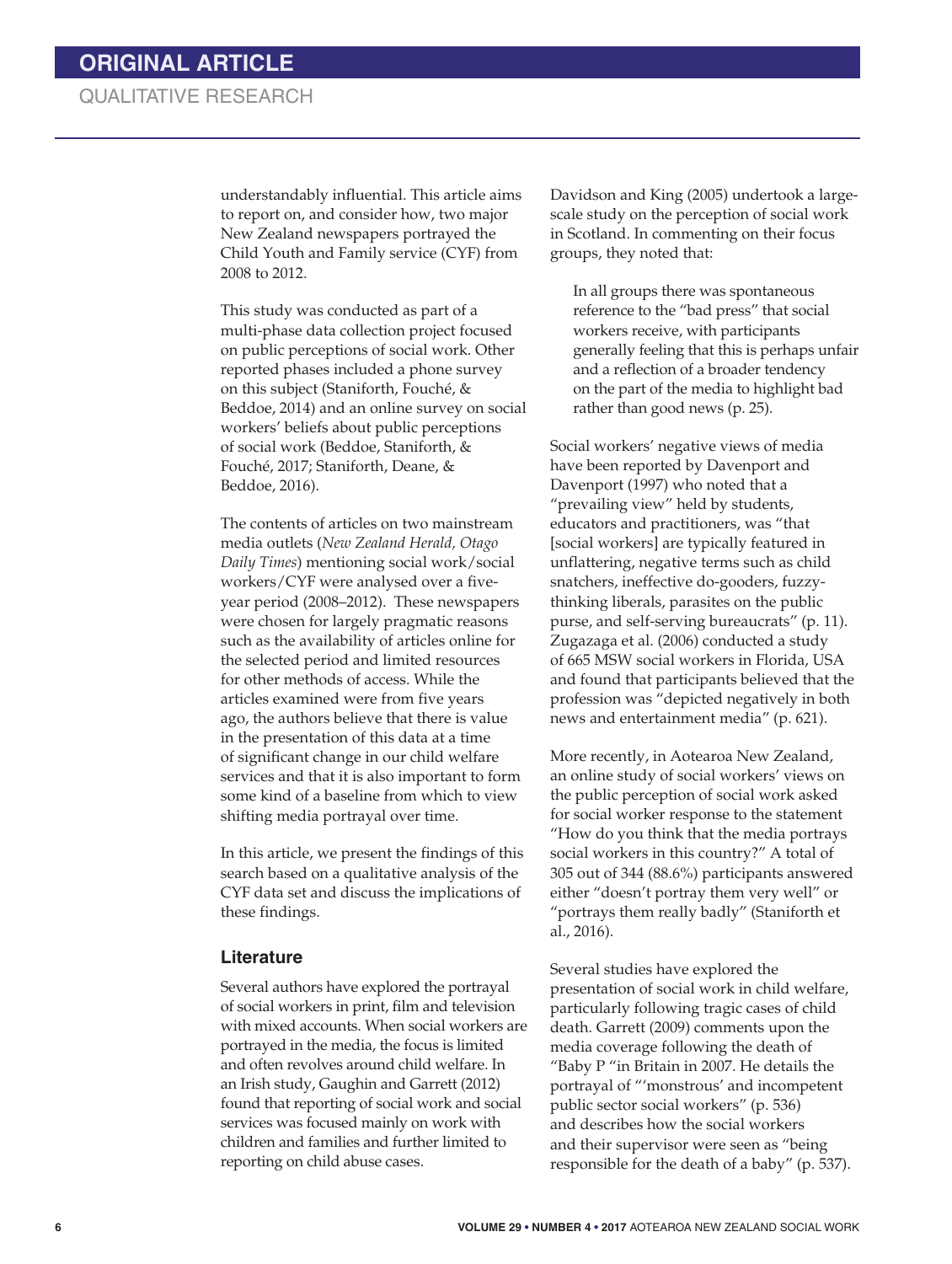Briar-Lawson, Martinson, Briar-Bonpane, and Zox (2011, p. 186) note a problematic outcome of such negative reporting: "Even when culpability for the handling of a troublesome high-profile child welfare case is eventually assigned to another system outside of child welfare, the media scrutiny, rapid finger pointing, and accusations make the job of protecting children extraordinarily difficult." A recent Swedish study by Blomberg (2017) of 586 online media stories about social work described including a "child abused" narrative where social workers were criticised and blamed for not being able to stop serious abuse and violence.

Little scholarship of media portrayal of social work has been undertaken in Aotearoa New Zealand since the 1990s (see for example, Blank, 1999; Lytollis, 1996) other than recent work undertaken by the present authors. Several studies have noted the disproportionate reporting of child abuse deaths of Máori children (for example, Beddoe & Cree, 2017; Merchant, 2012; Provan, 2012). Provan (2012, p. 202) noted that murdered Máori children are more likely to be named in a "'roll of dishonour,' thus framing family violence as solely a Máori problem." The focus of this article however, is on the media framing of social workers associated with CYF.

#### **Method**

The research began in 2013 by exploring five years (2008–2012) of online reports from two newspapers, the *New Zealand Herald* (*NZH*) and *Otago Daily Times* (*ODT*), searching for the terms "social work," "social worker" or "Child Youth and Family." Identical articles might appear in all three categories and in both newspapers. Table 1 lists the breakdown of the number of articles/sources and key terms for the data collection results for each of the five years.

Items ranged from a few words in an article, otherwise unrelated to social work, to occasional longer features and opinion pieces written by an academic. Most items

were short news reports (such as in the court or crime report sections). There were multiparagraph stories with headlines featuring the terms "social worker" or "CYF," sometimes with a series of follow-up stories and discussion over a number of days, repeated in both newspapers.

The qualitative analysis of the data set used a general inductive approach (Thomas, 2006) for initial review and coding, with a research team member reading over the material and developing codes into an initial coding framework for team discussion and review. The framework was developed to cover any aspect of social work as a profession that might be reported on. The coding framework and media data set was set up in  $N$ Vivo<sup>TM</sup> and items were coded and reviewed. A constructionist thematic analysis approach was then used (Braun & Clarke, 2006) where initial codes generated systematically across the data set were developed and refined into broad ideas or "themes," showing how media reports "construct" social realities such as social work. Our analysis and interpretation of themes was informed by a body of constructionist analysis of media in diverse fields including, for example, on mental illness in New Zealand (Nairn, 2007) and child obesity in Australian print media (Zivkovic, Warin, Davies, & Moore, 2010). Illustrative quotes and examples were drawn from the data set to encapsulate the themes, and interpretation of examples also drew from positioning theory (Allen & Wiles, 2013) in highlighting use of discursive strategies and language (Potter & Wetherell, 1987) to "position" social workers and CYF in certain ways. Overall, our analyses and interpretations were informed by our own "positioning" as social workers endorsing critical and anti-oppressive social work theories.

In the findings sections that follow, the analysis has been limited to the CYFrelated material. Wherever possible, names and other identifying material have been removed or initials only have been used for ethical reasonsi .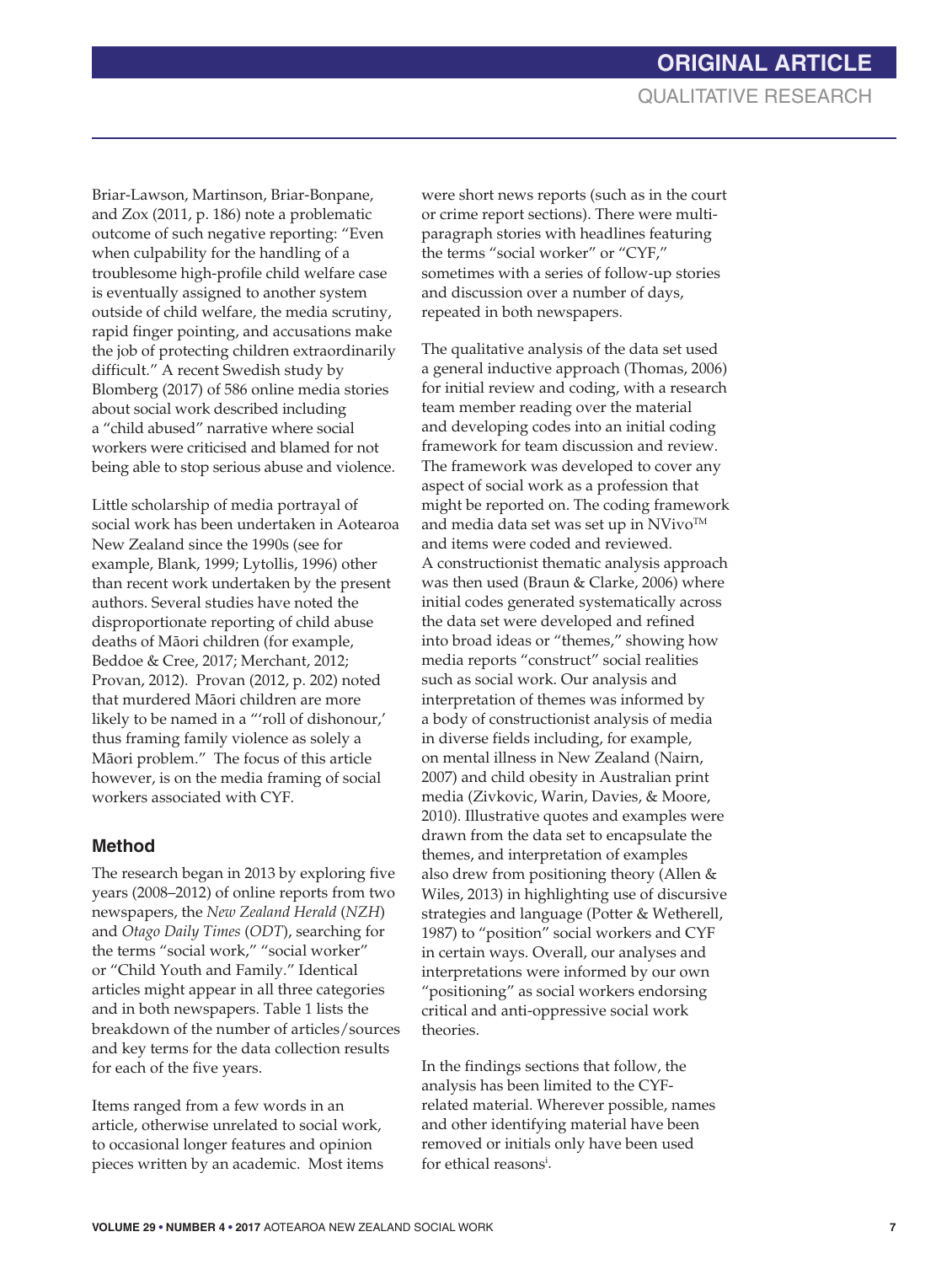| <b>New Zealand Herald</b><br><b>Key Terms</b> | 2012 | 2011 | 2010 | 2009 | 2008 | <b>Total</b> |
|-----------------------------------------------|------|------|------|------|------|--------------|
| social work                                   | 19   | 13   | 19   | 23   | 13   | 87           |
| social worker                                 | 53   | 51   | 65   | 57   | 56   | 282          |
| Child, Youth and<br>Family                    | 178  | 197  | 206  | 157  | 201  | 939          |
| Total                                         |      |      |      |      |      | 1,308        |
|                                               |      |      |      |      |      |              |
| <b>Otago Daily Times</b><br>Key Terms         | 2012 | 2011 | 2010 | 2009 | 2008 |              |
| social work                                   | 24   | 18   | 26   | 17   | 14   | 99           |
| social worker                                 | 58   | 51   | 52   | 72   | 45   | 278          |
| Child, Youth and<br>Family                    | 107  | 98   | 138  | 121  | 109  | 573          |
| Total                                         |      |      |      |      |      | 950          |
| Total both papers                             |      |      |      |      |      | 2,258        |

#### *Table 1: Data Set*

#### **Findings**

#### **Limited scopes**

The breakdown in Table 1 demonstrates the first important finding: when CYF-related items were removed from the data set, there were very few activities and attributes reported in media portrayals of social work and social workers.

Within the CYF data set, social work was an activity overwhelmingly concerned with issues of abuse/violence and crime. Social work interventions were primarily related to assessment and risk management, and the closely associated interventions of providing/arranging custody and care. Those requiring social work intervention were primarily babies and children (with some necessary engagement with adults in their roles as parents/caregivers), and some teenagers/youth (primarily under age 16). The justice system and police were the government agencies with which social

work had the most dealings. This portrayal was consistent across the five years of the data, and across both newspapers.

Looking in more detail at the portrayal of the limited range of issues and interventions in which social work and social workers engaged, the data were analysed to identify themes from both the content and form of the activities and attributes reported.

Key themes included CYF primarily having discreet "receiver" and "remover" roles positioned as being on the side of the community in removing children from known, named abusers or criminals. When these roles were ineffective, however, social workers became more visible (and vilified); authority figures were portrayed by media as criticising social workers, and various types of failures, in custody and care, and in treatment and support, were presented. The theme of failure also contributed to a theme of social work as a target needing to be changed by social policy.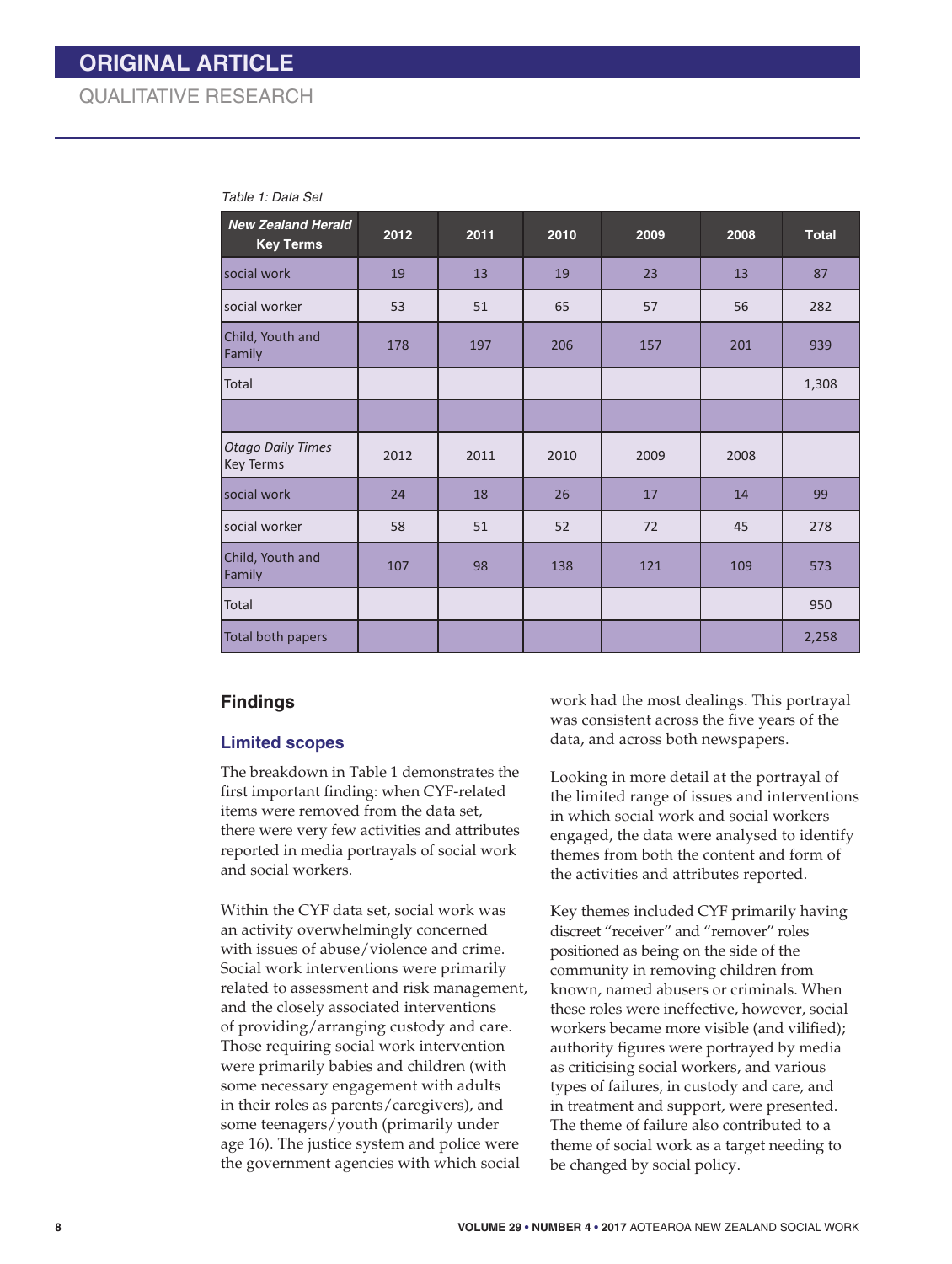#### **Referrals and removals**

Social work, as enacted by CYF, was primarily portrayed as being about the beginning and end of the story. CYF was reported as having been informed or called in at the start of something, or were given the task of removing, placing or taking care of children at the end of an incident being reported. Thus, the interventions (what they *did*) most engaged in by social workers, according to media portrayals, were initial assessments of child safety and management of child abuse risk, and custody and care (as opposed to treatment and support, preventative work or other types of interventions).

CYF was also reported as having been "informed," "notified," or asked to "investigate" as some story of abuse, violence or crime unfolded. CYF was thus noted as a passive recipient of information, or of a call or request to investigate, in their key task of assessment and risk management; this can be characterised as the agency playing a role as "receiver." Table 2 presents examples from the data set regarding the receiver role.

Alternatively, CYF was mentioned at the end of a story as having "removed" children or as having "taken [them] into CYF care" at the conclusion of incidents or incident reports. The intervention of custody and care can be characterised as the agency playing a role as "remover" – CYF was portrayed as the agency that takes away

and, as necessary, finds a different place to put a child, such as placing in "care" or with a relative. Table 3 demonstrates examples of CYF social workers in their removing role.

The remover role was portrayed as discreet and necessary; removed from somewhere or someone who was bad and "placed" somewhere better; "taken into care" where care was both some sort of unspecified physical location (foster-care homes, care and protection residences) and also some sort of activity of "care" that was provided by unspecified people who were not "the mother" or "the man," or whoever had been causing harm. Sometimes care was shared ("CYF and the girl's grandparents") but mostly, CYF took young victims into "care" and took young offenders into "custody" or "secure care." Particularly problematic children could also be "returned" to CYF.

The remover role was primarily conducted by the faceless agency, "CYF,", but occasionally, there was a reference to people involved, namely "caregivers" as "appointed" or "approved"; this was generally in more detailed accounts, including eyewitness statements, as in the following:

*A neighbour of the twins told the Herald on Sunday the defendant's family, including six children, had moved out of their home of eight years on Wednesday. "She has gone to her mum's … and the kids were taken away by* 

| <b>Receiver role</b>                              | <b>Illustrative examples</b>                                                                                                                                                                                   |
|---------------------------------------------------|----------------------------------------------------------------------------------------------------------------------------------------------------------------------------------------------------------------|
| Passive recipients of<br>requests for involvement | <b>CYF to investigate baby death.</b> CYF has been asked to investigate urgently<br>the circumstances surrounding the death of a child who was suffocated by his<br>intoxicated mother. [NZH, May 30, 2012]iii |
|                                                   | Drunk mother took son (10) to Dunedin pub. A Dunedin family has been<br>referred to CYF after a woman took her 10-year-old son with her to the pub at<br>2am on Sunday. [ODT, 5/04/2011]                       |
|                                                   | [Newborn abandoned on aircraft] CYF was notified and Immigration officials<br>were checking if correct procedures were followed. [ODT, 19/03/2009]                                                             |

#### *Table 2: The Receiver Role*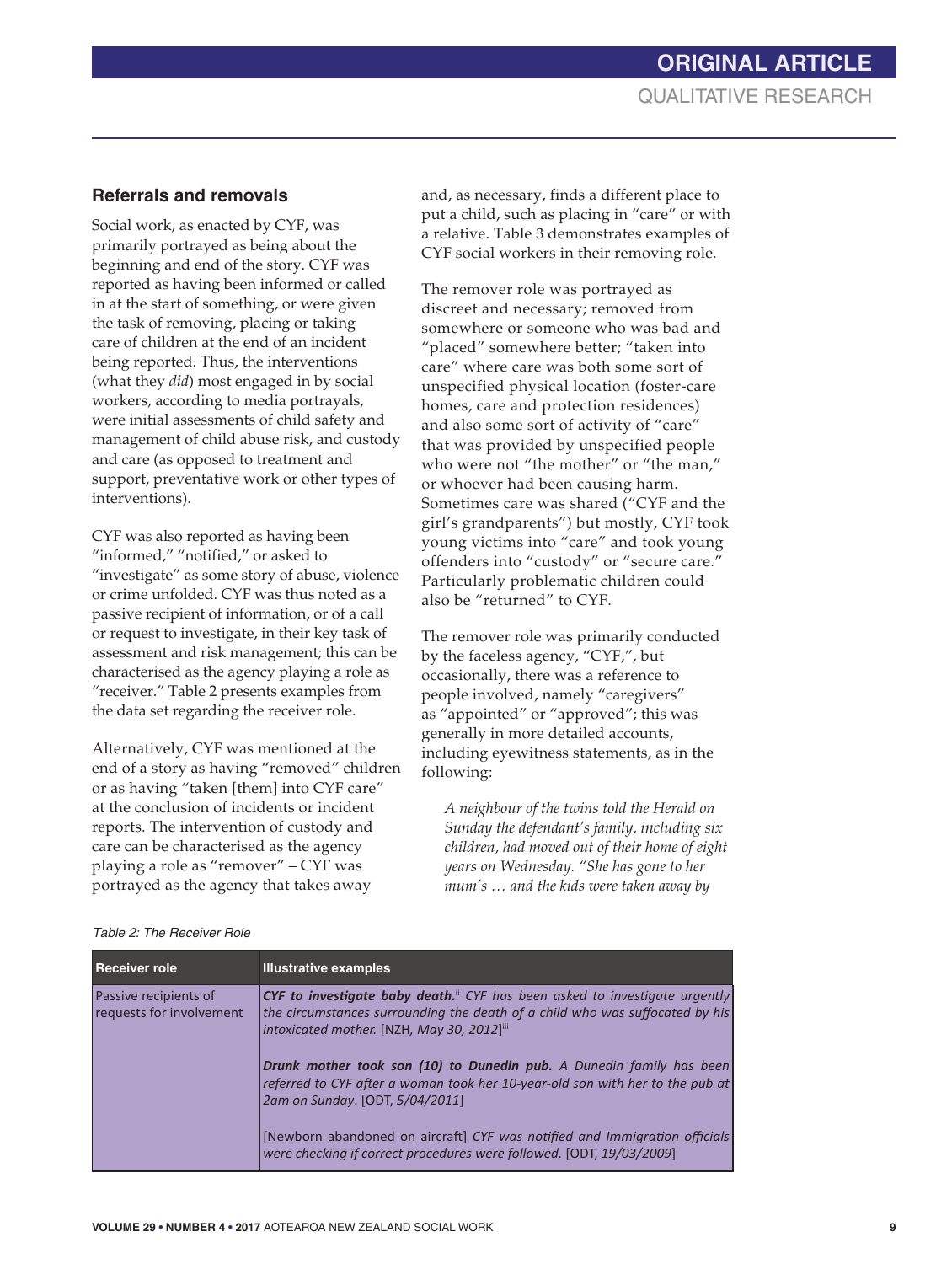#### *Table 3: The Remover Role*

| Remover role                                                      | <b>Illustrative examples</b>                                                                                                                                                                                                                                                                                               |
|-------------------------------------------------------------------|----------------------------------------------------------------------------------------------------------------------------------------------------------------------------------------------------------------------------------------------------------------------------------------------------------------------------|
|                                                                   | Take away, remove, and "place" children Both the boy and his three-month-old baby sibling have been<br>removed from the mother's custody and placed into CYF care.<br>[NZH, ODT, 05/10/2012]<br>Homicide probe into woman's death. CYF were also called to<br>the scene and removed six children and two teenagers. [NZH,] |
|                                                                   | 11/07/2010]                                                                                                                                                                                                                                                                                                                |
| Young offenders are removed<br>into<br>"custody" or "secure care" | Firefighters were called to another toilet fire at another public<br>area about 8.30pm, and police found the boy nearby. The arresting<br>officers handed him over to CYF. He would appear in the Family<br>Court in New Plymouth today. [ODT, 23/11/2009]                                                                 |

*CYF," she said. … CYF northern [regional director] confirmed all of the children were living with appointed caregivers.* [ODT, NZH, *22/07/2012*]

In this remover role, CYF was also portrayed as being on the side of the general population in protecting infants from known offenders whom the media had named. For example, under the headline, *NG abuser pregnant,* OK [convicted for assault], was reported as being pregnant and:

*It is likely [convicted woman's] new baby will be taken into CYF care at birth, sources have indicated.* [NZH, *14/10/2012*]

In reports on CS whose boyfriend, ME, killed her infant daughter, CYF was portrayed as part of a positive *"community"* response to violence, where ME's arrest was described by police as "testament to the … community, who would not tolerate violence to children and had rallied behind police" with the "very strong relationship" with CYF who had provided "invaluable" assistance in the case. CYF was again portrayed as an unnamed rescuer removing CS's children:

*On January 6, CS gave birth to a child fathered by ME. CYF took the baby less than 48 hours later. CS's 6-year-old son has been in CYF care since the incident last year.* [NZH, *30/01/2012*]

There was a rare elaboration voiced by a named CYF representative in this case, including acknowledging the complex issues around removing children as being a decision "never taken lightly":

*The source said CS was "absolutely" trying to have her two children, one of whom was fathered by ME, returned to her care … [the] regional director, said … "The decision to remove a child from their parent's care is never taken lightly," said [the director]. "We removed both of these children because we held serious concerns for their safety."* [NZH, *11/02/2012*]

Very occasionally, the challenging nature of the remover role, in terms of assaults on caregivers and need for further removal, was explained:

*An "out of control" 11-year-old recidivist burglar is likely to be in custody for months after assaulting caregivers he was placed with just one day ago in Napier. The Napier boy was put into a secure CYF group home yesterday after he allegedly helped rob four houses* …. [NZH, *12/04/2012*]

*[Sergeant], who is in charge of youth services in Napier, said the boy was being transferred to an Auckland secure care facility reserved for "hard to handle" youth offenders today*. [NZH, *12/04/2012*]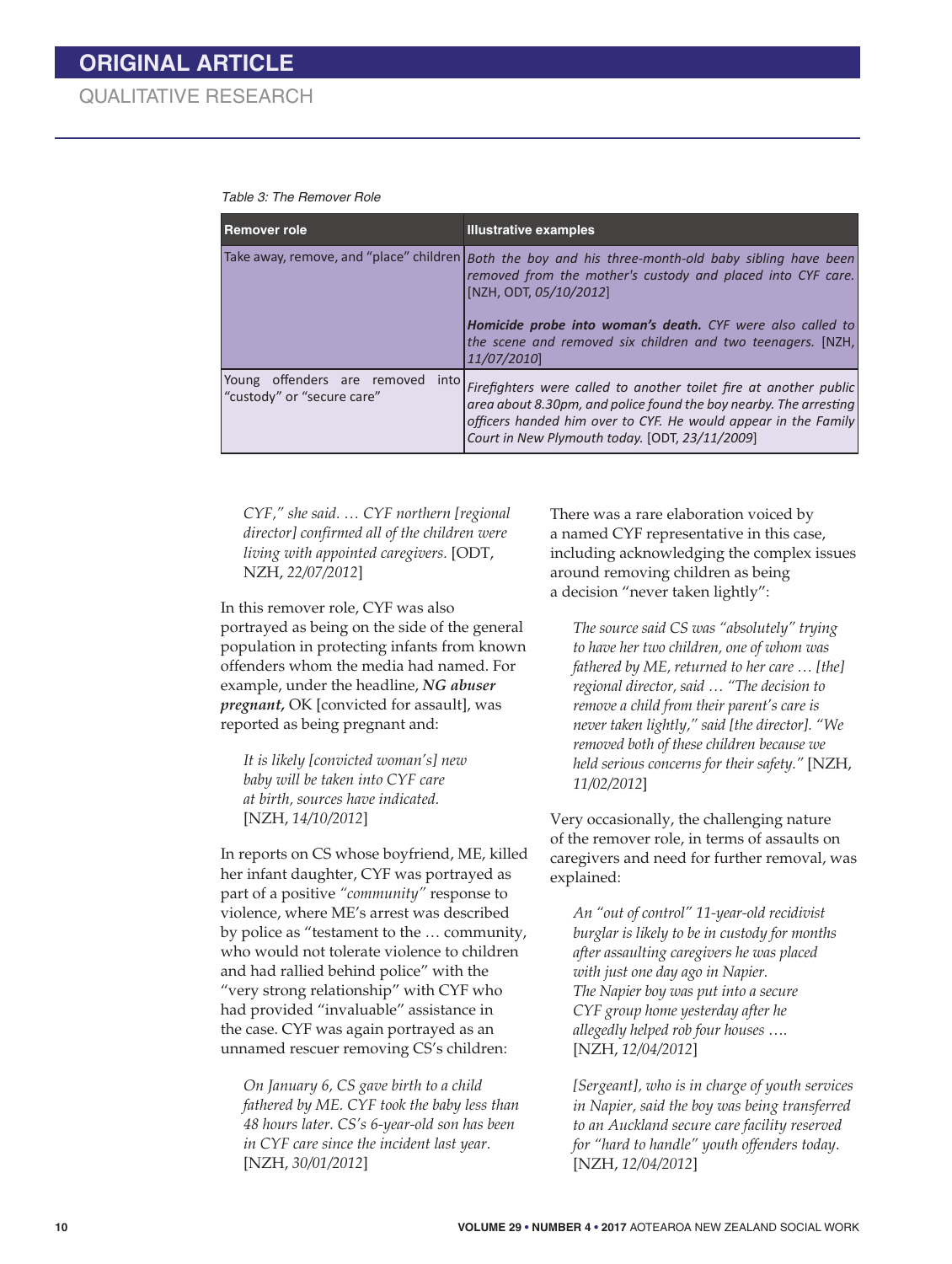## **ORIGINAL ARTICLE** QUALITATIVE RESEARCH

These portrayals located the problems within the children – out of control, frustrated, hard to handle – thus, failures of social workers to remove or "place" were not levelled at CYF but at the individual children's behaviour.

Thus, the primary portrayal of social workers was that they were unidentified operatives who passively received and processed information or tasks, narrowly focused on abuse, violence and crime, in a receiver role. There was also a portrayal of a more active remover role, discreetly shifting, placing and removing victims and offenders as required. This could be more visible and somewhat heroic when portrayed as backing up the needs of the wider community to be watchful of, or protected from, known or notorious figures. While CYF was, in fact, the mandated agency tasked with receiving information (and at times removing children at risk of harm), this portrayal is in contrast to the wider roles espoused by MVCOT which states: "We support children, family and whánau to restore their mana, their sense of self, their important connections and relationships, their right to heal and recover, and reach their potential" (MVCOT, 2017).

#### **When things go wrong, social workers are more visible**

The placement of the information within news reports shifted when there were failures. Where the receiving or removing functions were not effectively carried out, the information was presented at the outset, often in a strong headline. For example, the dramatic juxtaposition of "baby girl" and "sex offender" headlines a story of a failed placement:

*CYF left baby girl with sex offender for 15 months*. *CYF has admitted it could have done better after leaving a baby girl with a convicted sex offender for more than 15 months because it was told he was her father*. [NZH, *9/06/2012*]

The use of the active statement, "CYF left" the girl, increases the sense of blame, as if there was an intention to have left the child in harm's way.

In addition, in media portrayals of things going wrong, the anonymous, faceless, singular institution "CYF" was more likely to be populated by *"*social workers":

*Social workers took four years to take children from a woman accused of beating and neglecting them, despite the pleas and warnings of family and police.* [NZH, *14/10/2012*]

*She* [the teacher] *dealt with at least six CYF workers. "I wanted to scream at these people it was so frustrating."* [NZH, *14/06/2009*]

There were also more likely to be named senior CYF managers who were engaged in "admitting" failures or promising to do better. For example, the named head of CYF outlined how social workers had failed in specific tasks in this case:

*The case caused a storm of controversy when the mother was sentenced, with the head of CYF admitting social workers failed the girl and that the case highlighted the need to improve practices. BM said there was no doubt her organisation should have done a better job, citing failures by social workers to visit and monitor the girl, to respond to concerns raised by her school and to work effectively with other agencies involved*. [ODT, *07/02/2012*]

The sense of families being supported or working with CYF also disappeared when there were failures, again emphasised in a headline in relation to a 13-year-old's attempted suicide:

*Boy's family frustrated with CYF*. *The family of a 13-year-old who ended up in the intensive care unit for three days after overdosing on epilepsy pills says the child will not be safe until CYF place him in a secure residence. … He had been sent to stay at CYF*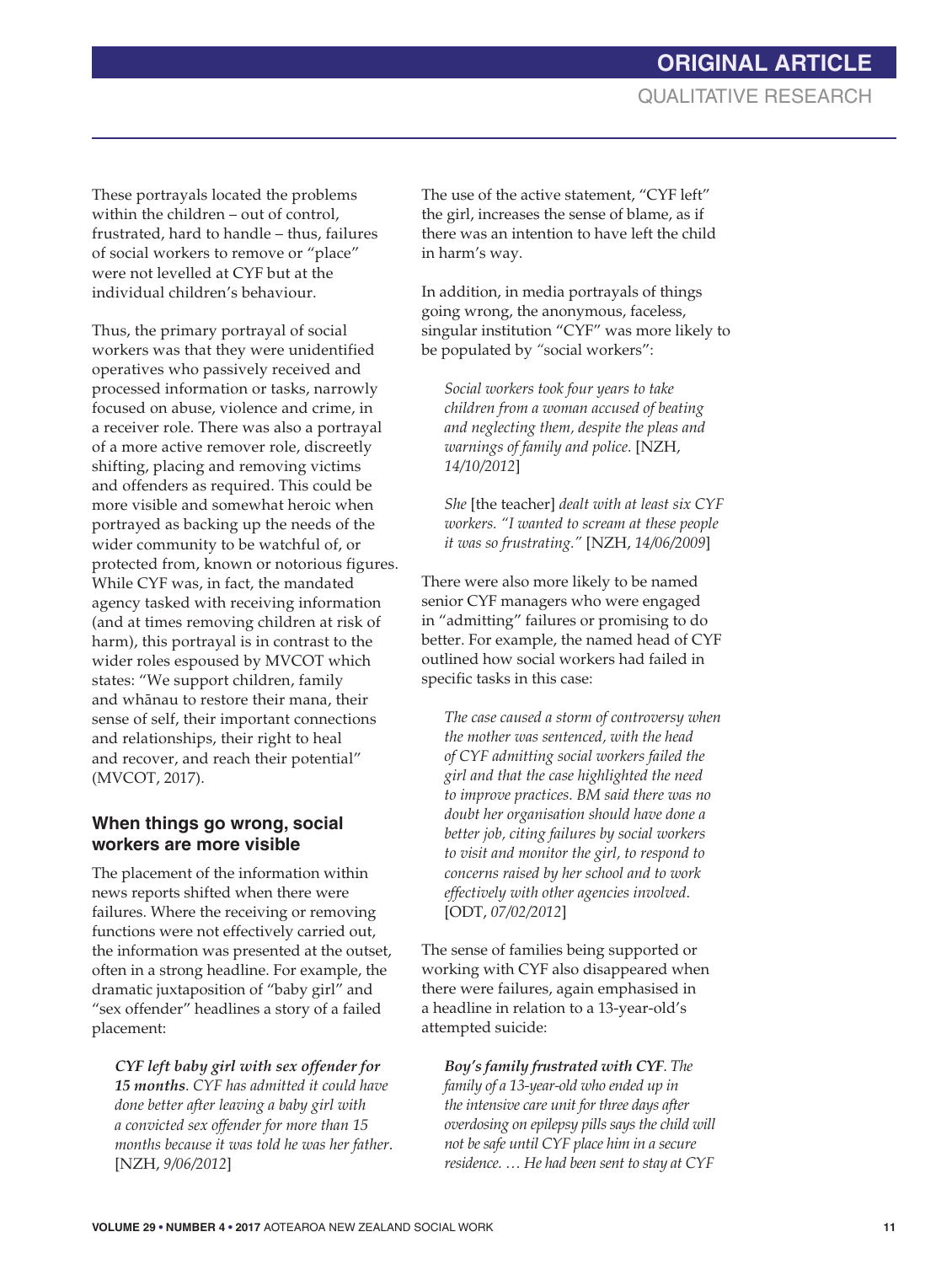*family homes, but repeatedly absconded, often committing crimes while he was out. … The boy's father said he was frustrated with CYF's "pathetic" approach to the child, despite the agency having worked with the boy for several years and being fully aware of his behaviour when it took custody of him. CYF regional director southern KA said the child was now under extra supervision and a team of specialists would meet this week to look at a range of longer-term placement options for him.* [ODT, *05/062012*]

Only at the very end of this relatively long report, with its extensive quotes of complaint about CYF, was there an elaboration from the CYF spokesperson about aspects of the family's conduct over the years of intervention:

*She said CYF started working with the boy in 2009, following concerns of violence in the family home. He had a history of challenging behaviour, which continued despite several interventions. There had been times when both the "young man" and his family had not stuck to care plans, which made it more difficult to help turn his behaviour around, she said*. [ODT, *05/06/2012*]

#### **Lack of support from "above"**

Authority figures, such as judges and coroners, were portrayed as critical of CYF. One headline put a judge in the role of remover/rescuer: *"Horrified judge rescues children":*

*A judge has slammed the reckless actions of CYF workers who allowed four children to stay with their violent, abusive parents for more than nine years. Social workers failed to respond to 20 warnings that the children were being abused and neglected by their father, a convicted child rapist, and their mother, who left them alone in a South Auckland car park. The case has alarmed Family Court judge Dale Clarkson so much that she has referred it to the Children's Commissioner*. [NZH, *15/12/2012*]

The parents have had their children removed from them, but the "more severe comments" by the judge are reported as being "reserved" for CYF, when the issues are assumed to be "indicative of CYF's practice." Another authority figure, "head of New Zealand's largest anti-domestic violence agency" was quoted in this item as also generalising the situation to a "systems failure" across the agency.

Another authority figure, a coroner, was reported as "taking aim" and "pointing the finger" at CYF's failures although, in this headline, the parents are also mentioned as responsible:

*Coroner takes aim at parents, CYF over baby's death*. *A coroner has pointed the finger at unacceptable parenting in the last days of a toddler's life and a failure by CYF to assess her safety as contributing factors in her death*. [NZH, *29/02/2012*]

Politicians regularly featured in media reports of bad placements or complaints, either joining the general expressions of dismay being reported or, promising remedies through changed legislation or compensation. CYF spokespeople were also called on to make statements about actions taken. The following newspaper report gave an account of responses to a TV news programme's portrayal of a bad CYF placement, where the politician promises a new compensation process, and CYF apologises and reports that changes were made:

*Social Development Minister Paula Bennett is encouraging people who were abused as a result of the state being involved in their care, including placement with wider family or in foster homes, to apply for compensation*. [NZH, *27/06/2012*]

#### **There are many ways that things can go wrong…**

As noted, the remover role of CYF providing custody and care was mentioned at the end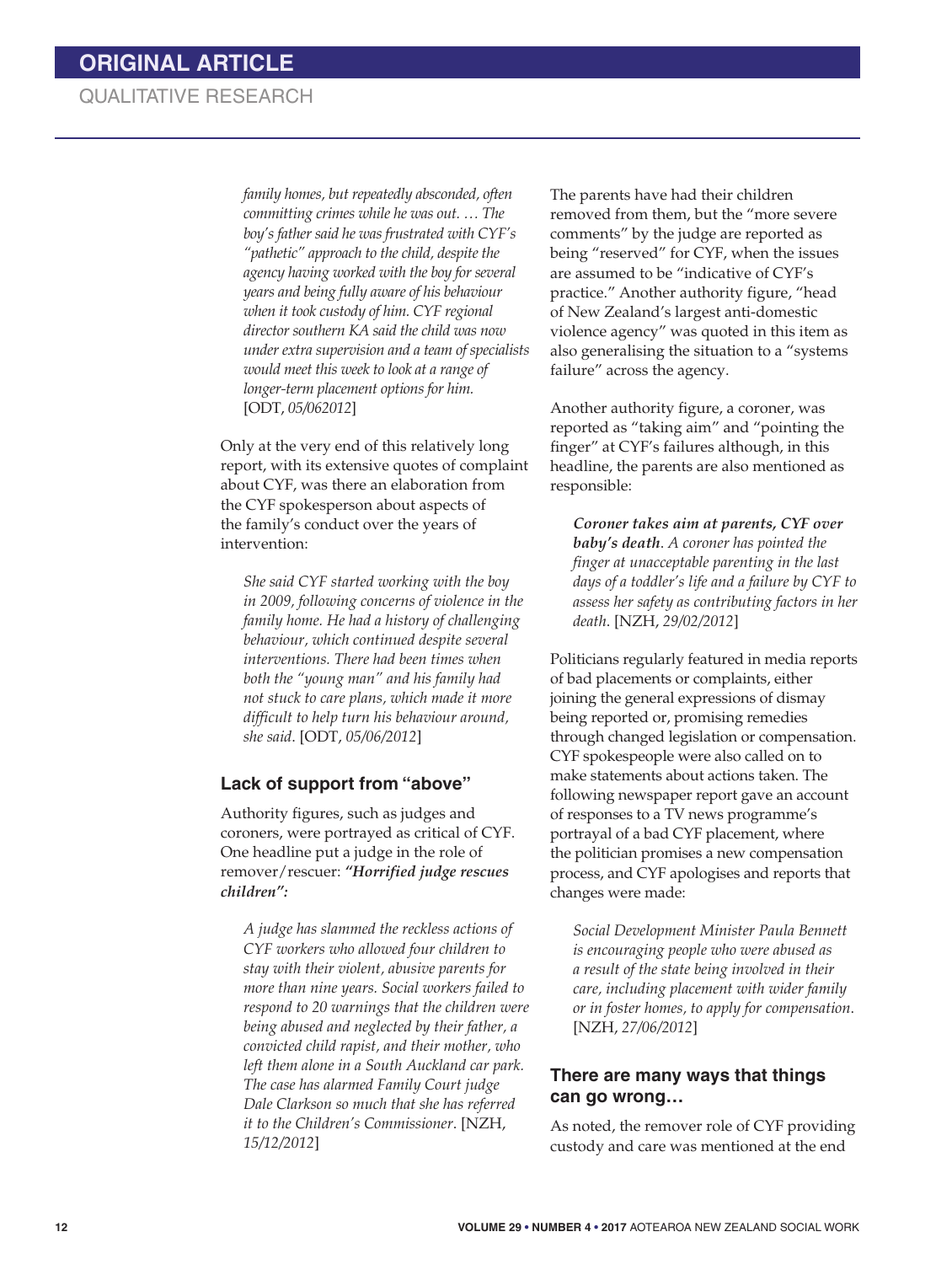## **ORIGINAL ARTICLE** QUALITATIVE RESEARCH

of many crime and abuse reports. When this role was not effectively conducted, there was an emphasis on naming the agency or referring to "social workers" in headlines and opening paragraphs.

*CYF says sorry for placement slip-up*. [NZH, *27/12/2011*]

*Toddler death: CYF role reviewed.* [ODT, *06/06/2008*]

*Abused … then abused again*. *Almost 1800 children whose abuse or neglect was detected by social workers last year were re-abused within six months, often by the same parents or family members*. [NZH, *14/11/2009*]

There was also a range of ways portrayed in which the role of remover into custody and care could go wrong. Most focused on individual cases where there had been placements to the wrong people (including CYF caregivers or family members). Ability

to "escape" or "abscond" from placements, resulting in harm to the escapee or members of the public also featured. There was coverage over there not being enough placement options and facilities. The issue of too many placements over the child's lifetime was also a recurring theme. Table 4 demonstrates examples of "when things go wrong."

Sometimes numbers were indicated to put some of these situations in perspective but this was the exception rather than the rule. For example, under the headline, *Dozens of children abused while in CYF care*, was the following:

*More than 70 children and young people were abused while in CYF care last year and no central records are being kept on the abuse. Social Development Minister Paula Bennett revealed the information in Parliament today in response to a question from the Greens' Holly Walker. Ms Bennett said that of the 71* 

| <b>Custody and care</b>                              | <b>Illustrative examples</b>                                                                                                                                                                                                                                                                                                                                                                                                                                                                                                                                                                                                                                                                                                           |
|------------------------------------------------------|----------------------------------------------------------------------------------------------------------------------------------------------------------------------------------------------------------------------------------------------------------------------------------------------------------------------------------------------------------------------------------------------------------------------------------------------------------------------------------------------------------------------------------------------------------------------------------------------------------------------------------------------------------------------------------------------------------------------------------------|
| wrong people, including family or CYF<br>caregivers: | Taken away and "placed" with the $\frac{1}{K}$ 's childhood had been disrupted and abusive so CYF intervened<br>and placed her with her mother's half-sister who turned out to be a<br>methamphetamine user. [NZH, 15/11/2012]<br>Sex case conviction brings CYF apology. CYF has apologised for<br>"tragic and unacceptable" failings that led to the indecent assault                                                                                                                                                                                                                                                                                                                                                                |
|                                                      | of a 13-year-old girl by one of its own carers. [NZH, 19/11/2010]                                                                                                                                                                                                                                                                                                                                                                                                                                                                                                                                                                                                                                                                      |
| Not enough placement options or<br>facilities        | Youngsters held in police cells.  In Dunedin, a 16-year-old spent a<br>night last week in a Dunedin Central police station cell because no<br>beds were available in secure youth facilities. [ODT, 18/08/2010]<br>No CYF beds available at times. Young people placed in the custody<br>of CYF are sometimes having to stay back in their family homes<br>immediately after being transferred to CYF because appropriate<br>caregivers and beds are not available. CYF denies there is an issue<br>with the availability of caregivers, and says it is "very rare" that<br>a child or young person cannot be placed at least somewhere<br>temporarily until a specialist caregiver or placement comes<br>available. [ODT, 27/02/2012] |
| Too many placements and moves                        | But at 13 his behaviour began to deteriorate after he was sexually<br>abused by "someone who lived near the family home". His mother<br>could not handle his behaviour and he was shuffled, he told a<br>court-appointed psychologist, between 57 CYF foster homes over a<br>three-year period. [NZH, $14/06/2012$ ]                                                                                                                                                                                                                                                                                                                                                                                                                   |

#### *Table 4: Custody And Care Gone Wrong*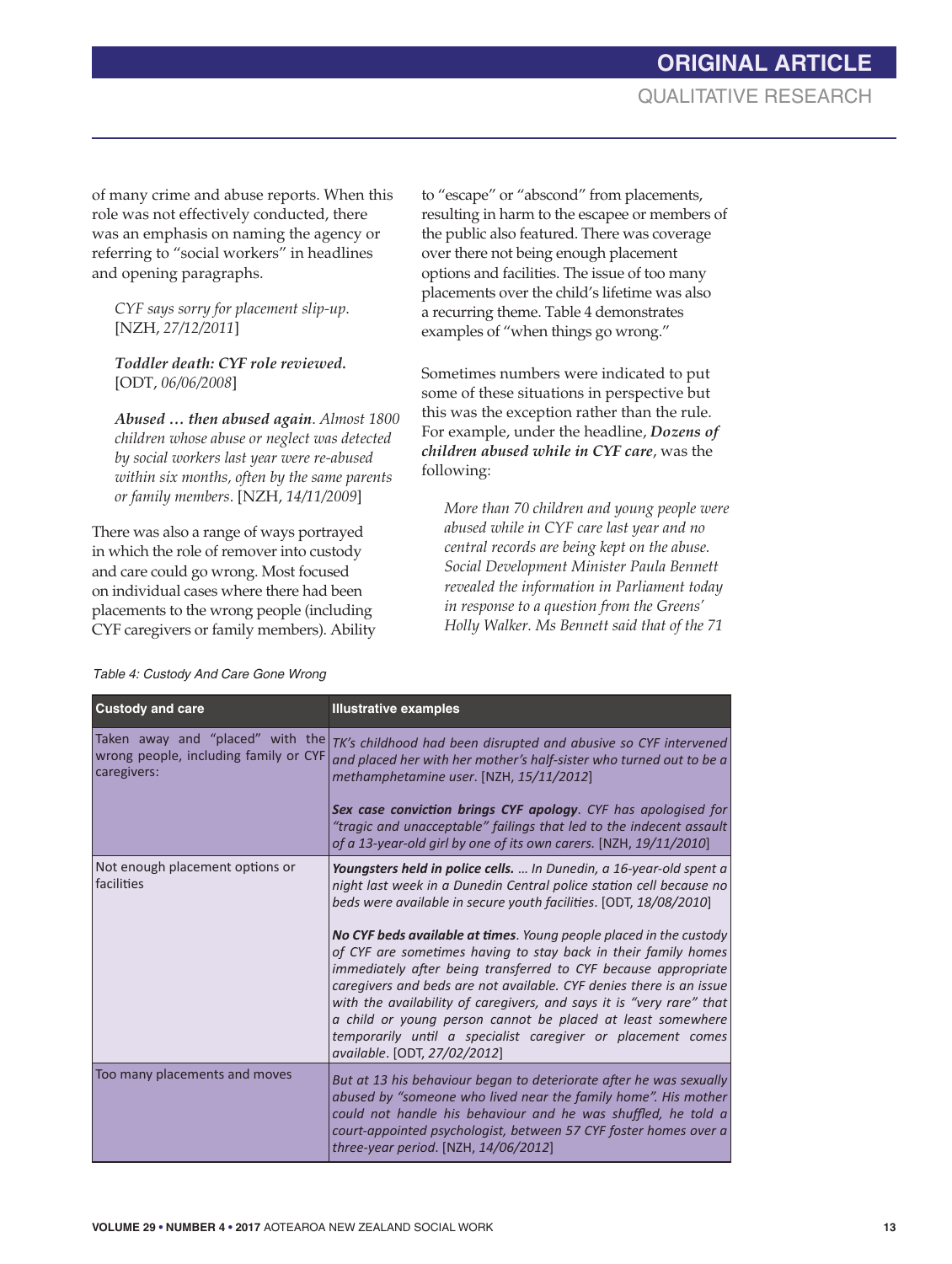*cases of abuse – 30 were by CYF-approved caregivers and the rest by "third party" caregivers.* [NZH, *17/07/2012*]

This is an example of an article where the numbers would have been useful to put it in perspective – the Minister states: "The figure equated to less than 1 per cent of all caregivers. International figures ranged from 0.5 per cent to 7 per cent". The main point of this article could therefore equally have been expressed as something like: "*More than 120,000 care and protection notifications included just 13 police prosecutions against CYF-approved or third-party caregivers, lower than international rates.*"

Similarly, there was occasionally a more nuanced account around the supposed lack of placement facilities, backed up by police, not just CYF:

*An "unfortunate set of circumstances" resulted in a 15-year-old boy being held in a police cell at the Dunedin Central police station for four nights over Easter, police say*. [ODT, *13/04/2012*]

Moreover, while there was an occasional report about not keeping data on lack of placement facilities, this was a rare concern, compared to the dozens of routine items portraying CYF as "removing" and "placing" as needed:

*No CYF centralised placement data*. *CYF is unable to say how often it has not been able to find immediate accommodation for a child or young person placed in its custody, as it does not keep centralised data*. [ODT, *31/03/2012*]

The scale of this work was occasionally referred to, again potentially putting into perspective the tasks CYF faced:

*There were 124,291 "care and protection notifications" to CYF during the 2009/10 year*. [NZH, *25/07/2012*]

*In 2011, CYF removed 148 babies either at birth or within a month. In 2010, it removed 177*. [NZH, *07/06/2012*; ODT, *08/06/2012*]

#### **Treatment and support**

Based on this data set, there was little media coverage of effective interventions of treatment and support by CYF social workers. In reviewing the items from the media data set categorised as "interventions", these were overwhelmingly "assessment and risk management" and "custody and care", as noted. To some degree, these were one and the same intervention – the child would be placed in the custody and care of CYF in order for assessment and risk management processes to be enacted, or following assessment and risk management, custody and care would be arranged.

Interventions beyond these largely crime/ abuse-related tasks were rarely portrayed in the data set. Interventions categorised as *treatment and support* included any mention of treatment interventions, programmes, and support plans; often delivered by NGOs under contract to CYF. Typically, in reports on an issue or service (such as social media safety, or a youth health centre opening), there were contact details or just the agency name listed as potentially of help with treatment and support. Placement of this information was usually at the end of the media report:

*Any schools with concerns about this issue* [a dangerous game spreading at schools] *or needing further support can ring the Ministry's Traumatic Incident helpline on*…. [NZH, ODT, *12/11/2012*]

In contrast to the plethora of short news reports, there were occasional longer feature articles, where a journalist endeavoured to bring to life the work of CYF. The journalist at times assessed the quality of the work going on, which sometimes included positive appraisals of treatment and support.

Under the heading, *Ray of hope in youth crime gloom*, a senior feature-writer described sitting in on a family group conference for a youth offender. The tagline explains, *"It's good to see a court family*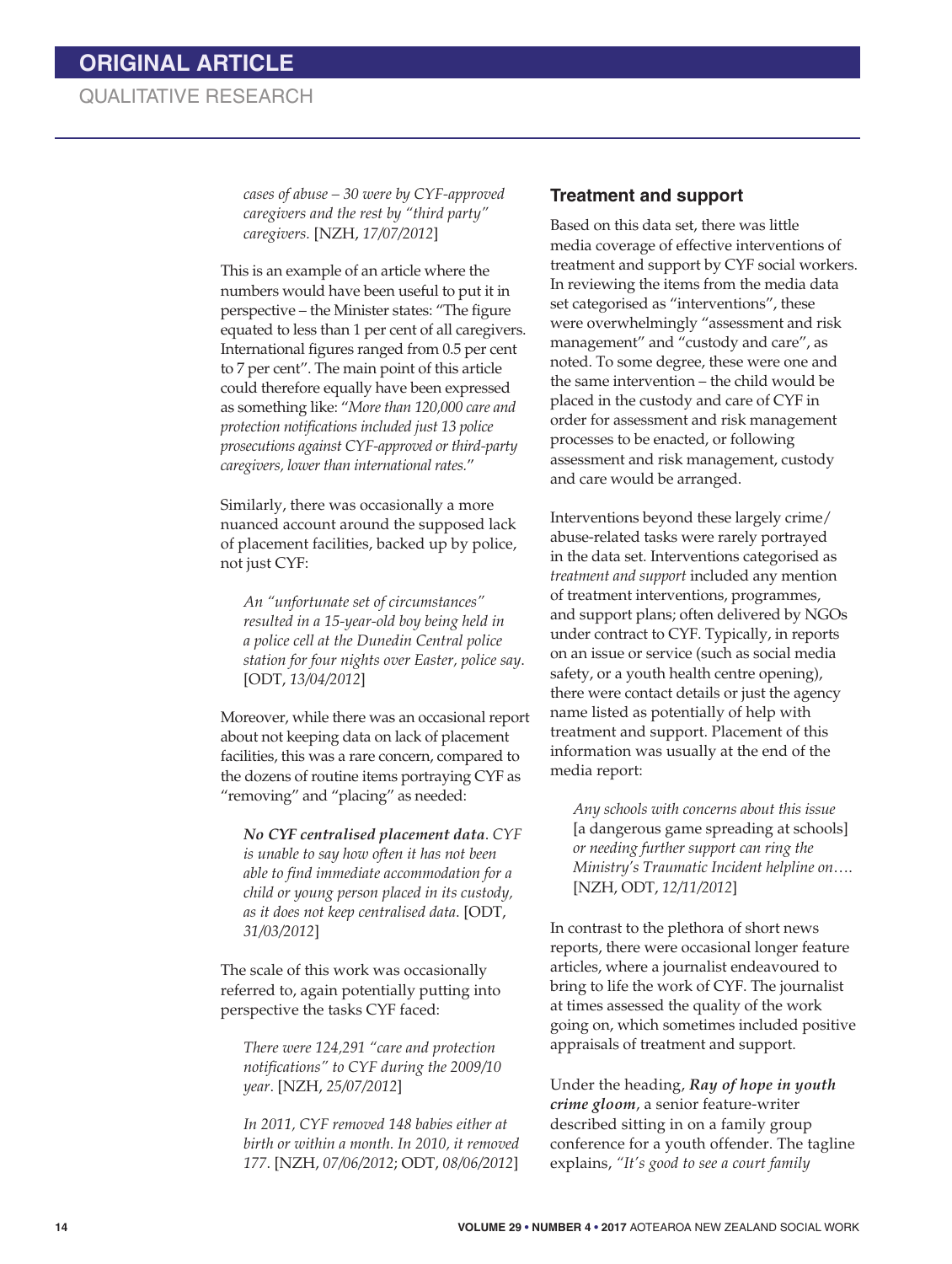## **ORIGINAL ARTICLE** QUALITATIVE RESEARCH

*conference end with a 15-year-old looking like he's getting sorted"* [NZH*, 14/11/2012*]. Similarly, a writer for the lifestyle magazine section of a paper, was "given rare access" to spend time with CYF social workers, and mused on the "pleasant" office environment (and the "smell of freshly-baked scones"):

*New Zealand has a shocking child-abuse record but the social workers dealing with the heartache behind the headlines are a mystery to most people. Kim Dungey was given rare access to spend a day at CYF.*

*… the pleasant environment belies the disturbing reality these care-and-protection social workers face daily. The 38-strong team is constantly balancing existing caseloads with urgent incoming work and support for families with children's safety – each decision potentially life-changing. … But ask why New Zealand's rate of child-abuse cases is so high and there is a long silence.* [ODT, *01/042012*]

Other treatment and support examples included a mother who had had children previously removed by CYF, and was effectively supported by the agency to care for her newborn:

*CYF staff regularly visited and found his mother appeared to be complying with the discharge plan and was abstaining from alcohol*. [NZH, *20/11/2012*]

### **Failed treatment and support interventions are common**

In contrast, reported unsuccessful CYF treatment and support ranged from a failure to organise the necessary interventions, through interventions being ineffective or incomplete, through to being avoided by those needing them. Table 5 shows a snapshot of examples from 2012.

Again, in a longer-form opinion piece, *"Your Say"*, a social work lecturer, Emily Keddell, tried to explain the complex issues of providing effective treatment and support:

*However, a focus on increasing resourcing for surveillance and detection does not increase resourcing for the intensive, relationshipbased family work that must be done with many families for whom their children will not be removed, or will be removed in the short term then returned, or with the new carers for children who are served up the double whammy of abuse from their parents then removal to foster care.* 

| <b>Treatment and support</b>                 | <b>Illustrative quotes</b>                                                                                                                                                                                                                                                                                    |
|----------------------------------------------|---------------------------------------------------------------------------------------------------------------------------------------------------------------------------------------------------------------------------------------------------------------------------------------------------------------|
| Failed to organise                           | Teenage murderer failed by CYF - Step-father.  CYF failed to organise<br>the counselling the boy needed. [ODT, 21/12/2012]                                                                                                                                                                                    |
| Ineffective programmes                       | The student had been referred to the Rock On programme $-$ an inter-<br>agency truancy programme which includes Truancy Services, CYF, a Youth<br>Aid police officer, a quidance counsellor and other agencies when needed<br>- but continued to be absent from school. [NZH, ODT, 11/09/2012]                |
| Parents work with CYF but it<br>doesn't help | [Parents] had done everything they possibly could to get their daughter to<br>school and worked with the police and CYF. "She just won't go to school<br>She will stay half an hour and run away. It's an extremely unfortunate<br>situation". [NZH, ODT, 18/06/2012]                                         |
| Help provided but not enough                 | Parents fear their teen son will kill.  The [parents] have done parenting<br>and behavioural courses and have taken part in a family meeting run by the<br>Youth Justice branch of CYF. [but these have been ineffective at managing<br>their 14-year-old's out-of-control behaviour]. [NZH, ODT, 31/08/2012] |
| Teens can avoid ongoing<br>involvement       | [A 16-year-old had applied for independence from CYF; later commits<br>suicide] Attempts by CYF and [the] District Health Board to hold meetings<br>with [family] were unsuccessful, Mr Smith said. [NZH, 1/11/2010]                                                                                          |

*Table 5: Unsuccessful Treatment and Support*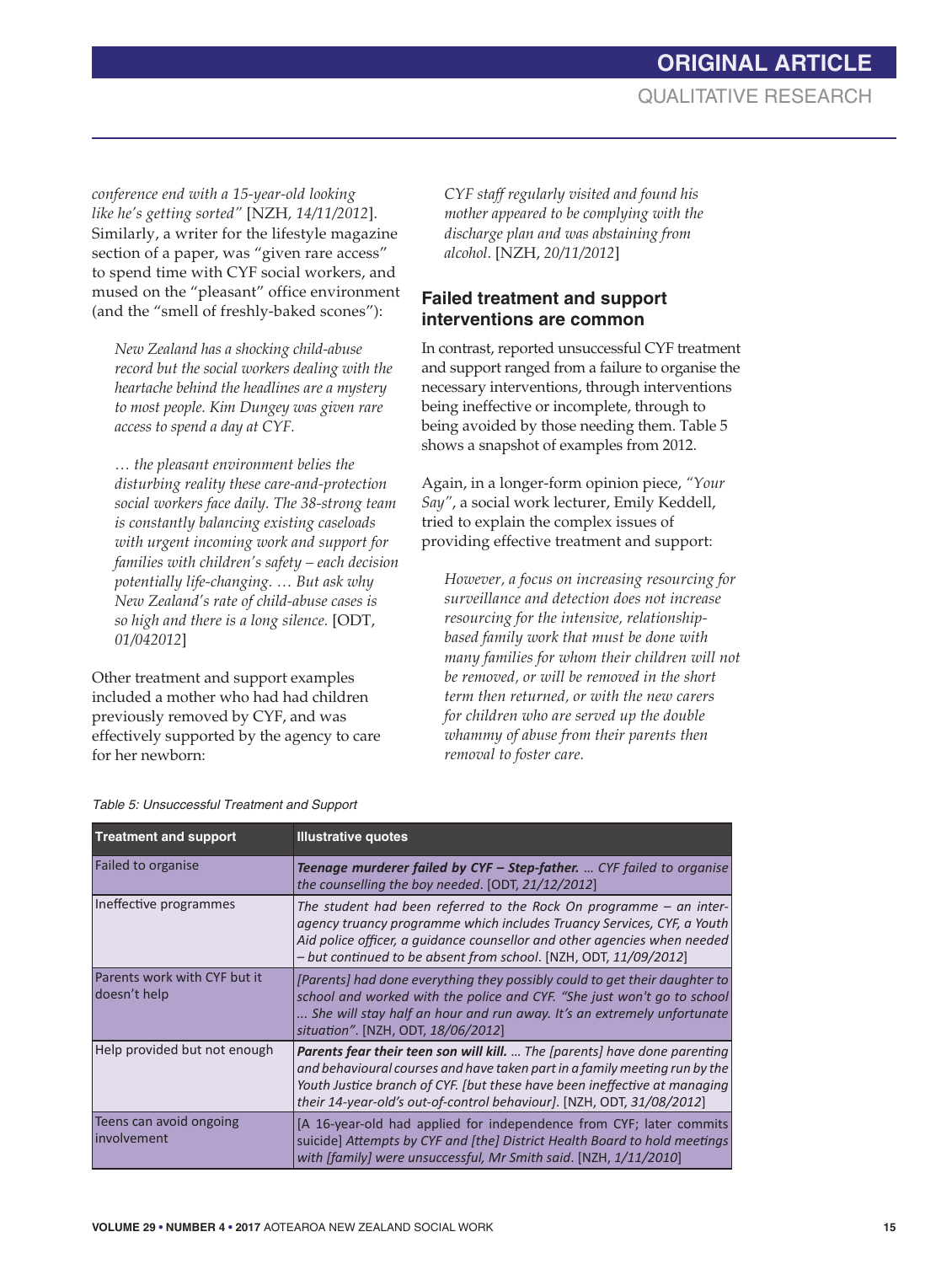*It's clear that the outcomes for children, whether they are removed or not, are better if the social worker is able to build a highquality relationship with their parents. A primary emphasis on detection and risk assessment alone threatens the social worker's ability to do this.* [ODT, *06/08/2012*]

#### **Social work as a target needing to be changed by social policy**

The domain of social policy in relation to the activities and roles of CYF was reported in the media from time to time.

A case where a stepfather was charged with 7-year-old boy's death showed the local MP getting involved:

*MP calls for inquiry into boy's death*. *Nelson MP Nick Smith is calling for an independent inquiry into whether CYF and other welfare agencies provided enough support to the family of a Nelson boy who died after an alleged assault.* [NZH, ODT, *05/07/2008*]

The CYF spokesperson was reported as denying involvement:

*CYF had twice been notified about the family, but deputy chief executive Ray Smith said neither of the notifications had indicated the boy's safety was at risk. Other agencies had also been involved in supporting the family, and CYF had not been involved with the family at the time of the boy's death, Mr Smith said*. [NZH, ODT, *05/07/2008*]

#### **Some concluding thoughts**

It is concerning that social work at CYF has been presented in such a limited scope. The view that social workers are passive recipients of information that results in assessment, with limited options other than leaving children in place without supports, or removing them, is concerning and corresponds with neoliberal frameworks in child welfare that emphasise risk assessment technologies with little room for social workers to engage in relation-based therapeutic interventions (Hyslop, 2013, 2016).

In the media portrayals reported here, social workers largely moved into view, populated the stories and were visible in proportion to the extent of their failures. This was rarely to the extent of an individual front-line worker being named (except where criminal charges were laid), but went at least to their named supervisors and managers. The named leaders commented on orderly business from time to time, especially where the agency was positioned on the side of the community against high-profile, or particularly notorious perpetrators.

In positive preventative roles, their presence disappeared again into the list of other agencies involved, or the list of names and numbers as a back-up to the good work of non-governmental leaders or groups, or police/justice/health professionals leading a promising government initiative. Occasionally, a glimpse of a noble, quietly heroic social worker was shown – sitting overnight with a teenager who could not be placed in an appropriate custodial setting, saying a prayer for a promising teen, or showing a journalist, with privileged behindthe-scenes access, that specific children can be helped.

It could be argued that the invisibility of social workers was inevitable, given the age of the service user population, and the nature of the issues and allegations being portrayed. Or could the scale of work be more often noted – for instance the 100,000s of "routine" notifications and investigations being conducted?

Alongside the people, the places – homes, secure facilities, short-term, long-term – occasionally moved into the frame of the media portrayals, as did laws or data processing, but the vivid narratives of harm to vulnerable children, especially where associated with CYF failure, provided many more column inches. This limited portrayal is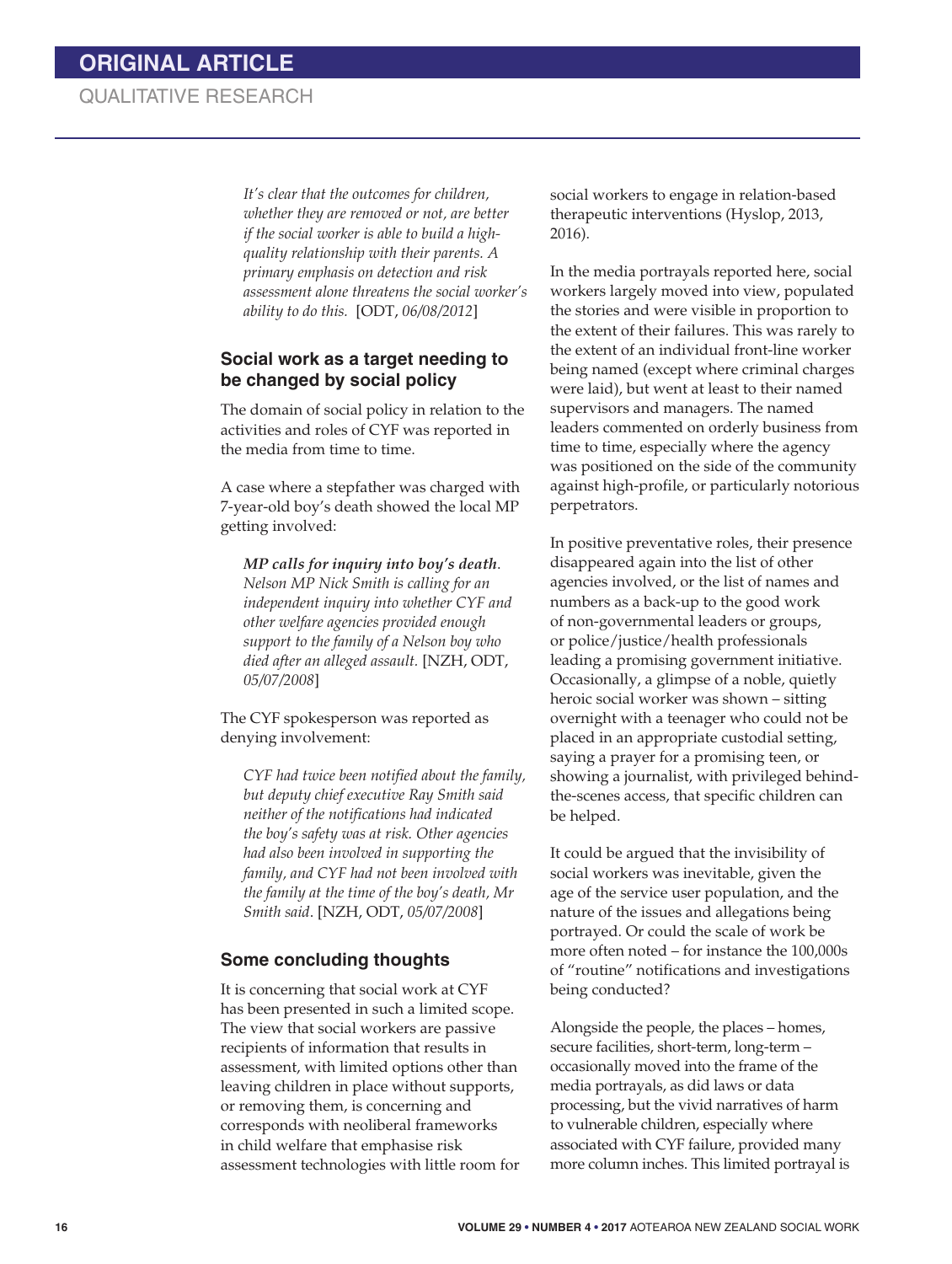consistent with research described previously and is significant for many reasons. With an aging social worker population in New Zealand (Geoff Pearman Partners in Change, 2011), high staff turnover in child protection and increasing rates of reported abuse (Modernising Child Youth and Family Expert Panel, 2015), new and younger social workers need to be attracted to the field of child protection and wellbeing, and those who are there need to be acknowledged for the varied and valuable contributions that they make.

There are limitations to this research. The collection of data over the study period provides a snapshot of media coverage in a specific timeframe and cannot be seen as generalisable to other places or times. As Chenot (2011) noted, there is a cycle of reportage on child protection issues. Since the time of data collection, the newly formed MVCOT has replaced CYF and promises a shift towards a view of "trauma informed practice" which is sometimes portrayed as outside the scope of social work practice (Hyslop, 2017).

At the time of writing, the Social Workers Registration Board is preparing for mandatory registration of social work with consideration of social work definitions and scopes of practice. There is a danger here that the limited views of social work practice within a child protection field may be influenced by the narrow depiction of social work roles in MVCOT. In addition, citizens increasingly contribute to policy discourses, especially about social problems, using online comments, blogs, Facebook and other media to add a range of opinions to the mix (Stanfield & Beddoe, 2016). An excellent opportunity for further study is presented by the media and public reactions to this current shift to a new agency and ways of working.

Social work educators, the professional social work association and practitioners need to be vigilant that the many roles that they engage in are not narrowly prescribed by limited scopes of practice defined by employers

or by the State (Re-Imagining Social Work Collective, 2017). The time to ensure that this does not happen, is now.

#### **Notes**

- i Many of the articles in the data set relate to traumatic events and tragedies. The authors have chosen not to add to the myriad media exposures of children and their families as in this instance they are not the focus of our study.
- ii Bolded italics with a full stop are used to denote a headline.

#### **References**

- Allen, R. E. S., & Wiles, J. L. (2013). The utility of positioning theory to the study of ageing: Examples from research with childless older people. *Journal of Aging Studies, 27*(2), 175–187.
- Beddoe, L., & Cree, V. E. (2017). The risk paradigm and the media in child protection In M. Connolly (Ed.), *Beyond the risk paradigm in child protection* (pp. 15–28). London, UK: Macmillan Education.
- Beddoe, L., Staniforth, B.L., & Fouché, C. (2017). "Proud of what I do but often I would be happier to say I drive trucks": Ambiguity in social workers' self-perception. *Qualitative Social Work,* 0(00), 1–17.
- Blank, A. (1999). Māori the media, racism and neglect. *Social Work Now, 14*, 41–45.
- Blomberg, H. (2017). "We're not magicians! On the use of rhetorical resources in Swedish news media narratives portraying the social services and social workers. *Qualitative Social Work*, 0 (00), 1-18. doi:10.1177/1473325017710324
- Braun, V., & Clarke, V. (2006). Using thematic analysis in psychology. *Qualitative Research in Psychology, 3*(2), 77–101. i:10.1191/1478088706qp063oa
- Briar-Lawson, K., Martinson, K., Briar-Bonpane, J., & Zox, K. (2011). Child welfare, the media, and capacity building. *Journal of Public Child Welfare*, *5*, 185–199.
- Chenot, D. (2011). The vicious cycle: Recurrent interactions among the media, politicians, the public, and child welfare services organizations. *Journal of Public Child Welfare, 5*(2–3)*,* 167–184. doi:10.1080/15548732.2011.566752
- Davenport, J. A., & Davenport, J. (1997). Social workers: Fad chasing jackasses or still on the side of the angels. *The New Social Worker*, 4(1). Retrieved from http://www.socialworker.com/media.htm
- Davidson, S., & King, S. (2005). *Public knowledge of and attitudes to social work in Scotland*. Edinburgh, UK: Scottish Executive Social Research.
- Franklin, B., & Parton, N. (Eds.). (1991). *Social work, the media and public relations*. London, England: Routledge.
- Garrett, P. M. (2009). The case of "Baby P": Opening up spaces for debate on the "transformation" of Children's Services? *Critical Social Policy*, *29*(3), 533–547.
- Geoff Pearman Partners in Change. (2011). *Scoping report "The Learning Exchange.*" Aotearoa New Zealand Association of Social Workers. Auckland, NZ: Author.
- Hyslop, I. (2013). The "White paper for vulnerable children" and the "Munro review of child protection in England":

#### **ACKNOWLEDGEMENTS:**

The authors wish to acknowledge the contribution of Kate Littlejohn, and Ruth Allen for data collection and analysis for this research.